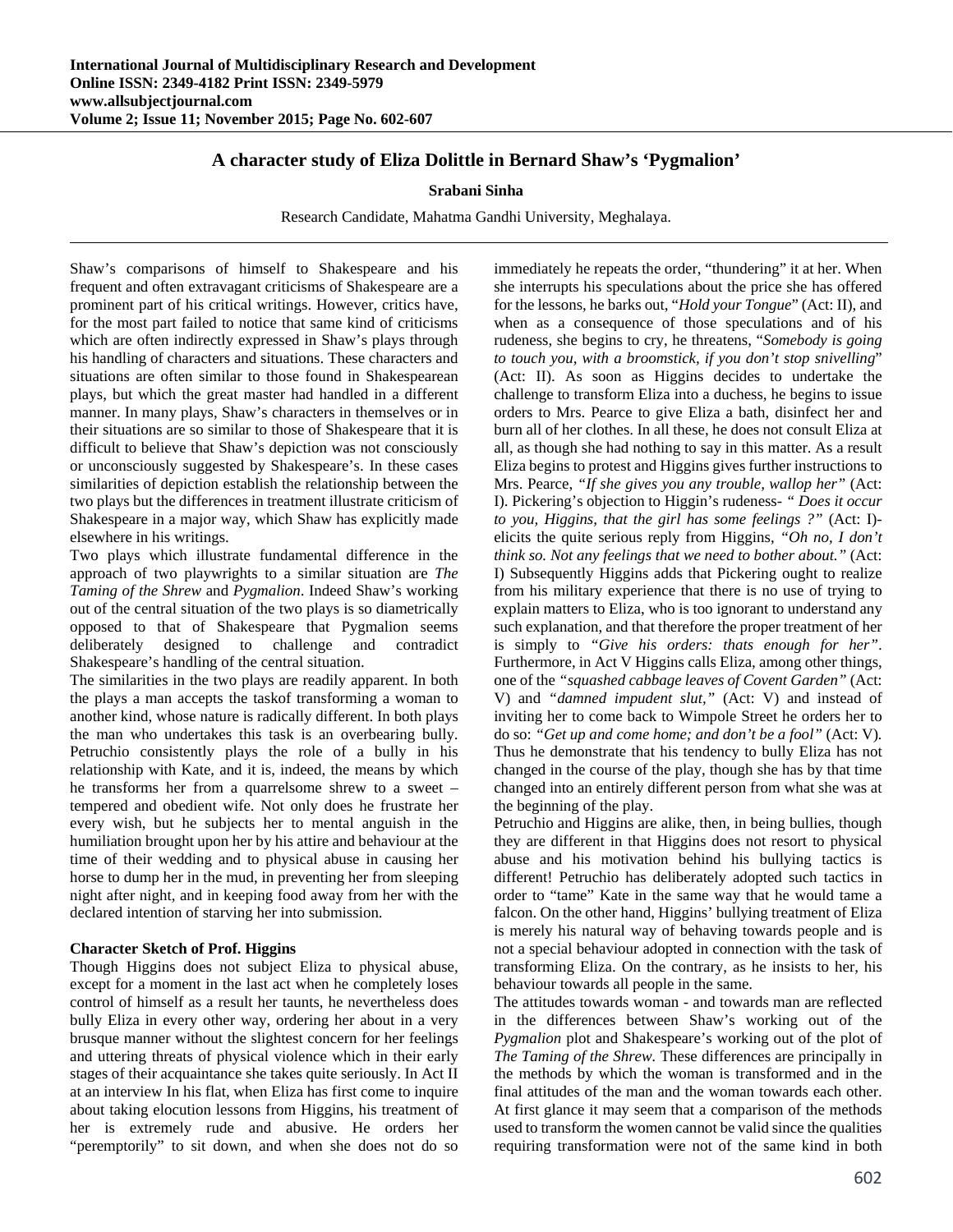cases, Kate's case involving a change of such psychological qualities as temper and temperament and Eliza's involving changes in qualities which seem much more superficialspeech, dress and awareness of the of the rules of etiquette. Although Eliza was not shrewish at the beginning of her play, she was completely lacking in self - control, very quick to take offence, and very short tempered in her reaction to offence, real or imagined. So that a mere change in speech, dress and superficial manners could not have transformed her into a lady. Like Kate, she too has to learn self – control and consideration for others. Once she has successfully made all the changes necessary to transform her into a woman who can pass for a duchess, Eliza herself recognizes that the acquiring of selfrestraint is by far the most important of these changes. She speaks slightingly of Higgin's accomplishment in teaching her to speak correctly maintaining that *"it was just like learning to dance in the fashionable way: there was nothing more than that in it"* (Act: V)*,* and tells Pickering that *"real education"* comes from him because he has provided her with the example of self – restraint and consideration for others:

> *"You see it was so very difficult for me with the example of Professor Higgins always before me. I was brought up to be just like him, unable to control myself, and using bad language on the slightest provocation. And I should never have known that ladies and gentlemen didn't behave like that if you hadn't been there".* (Act: V).

This speech expresses a direct repudiation of the method by which Shakespeare allows Petruchio to "tame" Kate, because it asserts that the example of bad tempered, uncontrolled behaviour can only bring about behaviour of the same kind in the learner, not a change to sweet - tempered reasonableness such as Kate exhibits. Furthermore, as Eliza continues her indirect attack on Higgins' method through her praise of Pickering's treatment of her, she insists to Pickering that the real beginning of her transformation comes with *"Your calling me Miss Doolittle that day when I first came to Wimpole Street. That was the beginning of self – respect for me"* (Act: V)*.* This statement is a criticism of Higgins, who calls her *"Eliza"* from the first – that is, when he is not calling her this *"this baggage"*, *"presumptuous insect"* or the like - but it also recalls the fact that Petruchio, on first meeting Kate, calls her *"Kate",* though, except for her sister, her family and acquaintances all call her by the more formal *"Katherina"* or *"Katherine"*. In addition, Kate herself rebukes Petruchio for calling her "Kate", asserting that *"they call me Katherine that do talk of me"*, whereupon he replies with a speech in which he uses the name "Kate" eleven times in six lines:

> *You lie, in faith, for you are called Plain Kate, And bonny Kate, and sometimes Kate the curst, But Kate, the Prettiest Kate in Christendom, Kate of Kate – Hall, my super dainty Kate, For dainties are all Kates – and therefore, Kate, Take this of me, Kate of my consolation:*  (*The Taming of the Shrew*, Act : II Sc : I)

This perverse insistence on using the familiar informal name which she has asked him not to paralleled in *Pygmalion* as well. Eliza requests Higgins to call her *"Miss Dolittle:"* to which the latter replies: *"I'll see you damned first"* (Act: V pg: 122) Thus

Eliza criticises Higgins' method of dealing with her which is actually an indirect criticism of Petruchio's way of handling Kate.

Moreover, a repudiation of physical abuse as a means of dominating a woman's spirit is implied by the fact that in *Pygmalion* physical abuse plays no part in transforming Eliza, but instead appears in the play solely as the feeble, ineffectual and unintentional response of Higgins to Eliza's attempt to free herself from his domination. When Eliza realizes that Higgins will never treat her as she wants to be treated, she starts searching desperately for some means by which she can free herself from dependence on him. She hits on the idea of becoming an assistant to a teacher of phonetics whom Higgins considers a quack. On hearing this, Higgins lays hands on her to strike her, but is however deterred from doing so due to her spirit of non – resistance. Thus instead of being the means to domination, as it is in *The Taming of the Shrew*, in *Pygmalion* the resort to physical abuse is an admission of defeat, a reaction of frustrated rage for the failure to dominate.

In addition to these differences in the method by which the transformation of the woman is achieved, the other major differences in the working out of the plot by the two playwrights are in the final attitudes of the teacher and the learner to one another Kate's final attitude to Petruchio is shown not only by her instant obedience to him, but also by the speech which Shaw Criticized as "degrading", a speech in which she says that in a marriage the husband is the "Lord", "King", "Governor", "Keeper", "Head" and "Sovereign" of the wife and wide owes the husband "such duty as the subject owes the princes", and in which she consequently urges her sister – in – law to follow her example by placing their hands below their husbands' fee as a token of their willingness to obey their husbands. Eliza's final attitude to Higgins is the direct opposite of Kate's to Petruchio. She exults in having achieved her freedom from his domination:

> *Aha! That's done you, Henry Higgins, it has. Now I don't care that (snapping her fingers) for your bullying and your big talk….oh, when I think of myself crawling under your feet and being trampled on and called names, when all the time I had only to lift up my finger to be as good as you, I could just kick myself.* (Act: V)

Certainly, at the conclusion of *Pygmalion*, there is a deliberate repudiation of the idea of male dominance over the female which underlines the theme of *The Taming of the Shrew.* Higgins has never consciously desired to make Eliza subservient to him, where as Petruchio has, of course, openly declared that the whole purpose of his strange and violent behaviour is to make Kate subservient to him. Indeed, Higgins brands the conventionally expected acts of subservience on the part of women toward men as "Commercialism", attempts to buy affection. After Eliza has declared her independence of Higgins, he says:

> *You damned impudent slut, you! But its better than sniveling; better than fetching slippers and finding spectacles, isn't it?….. By George, Eliza, I said I'd make a woman of you;and I have. I like you like this.*   $(Act: V)$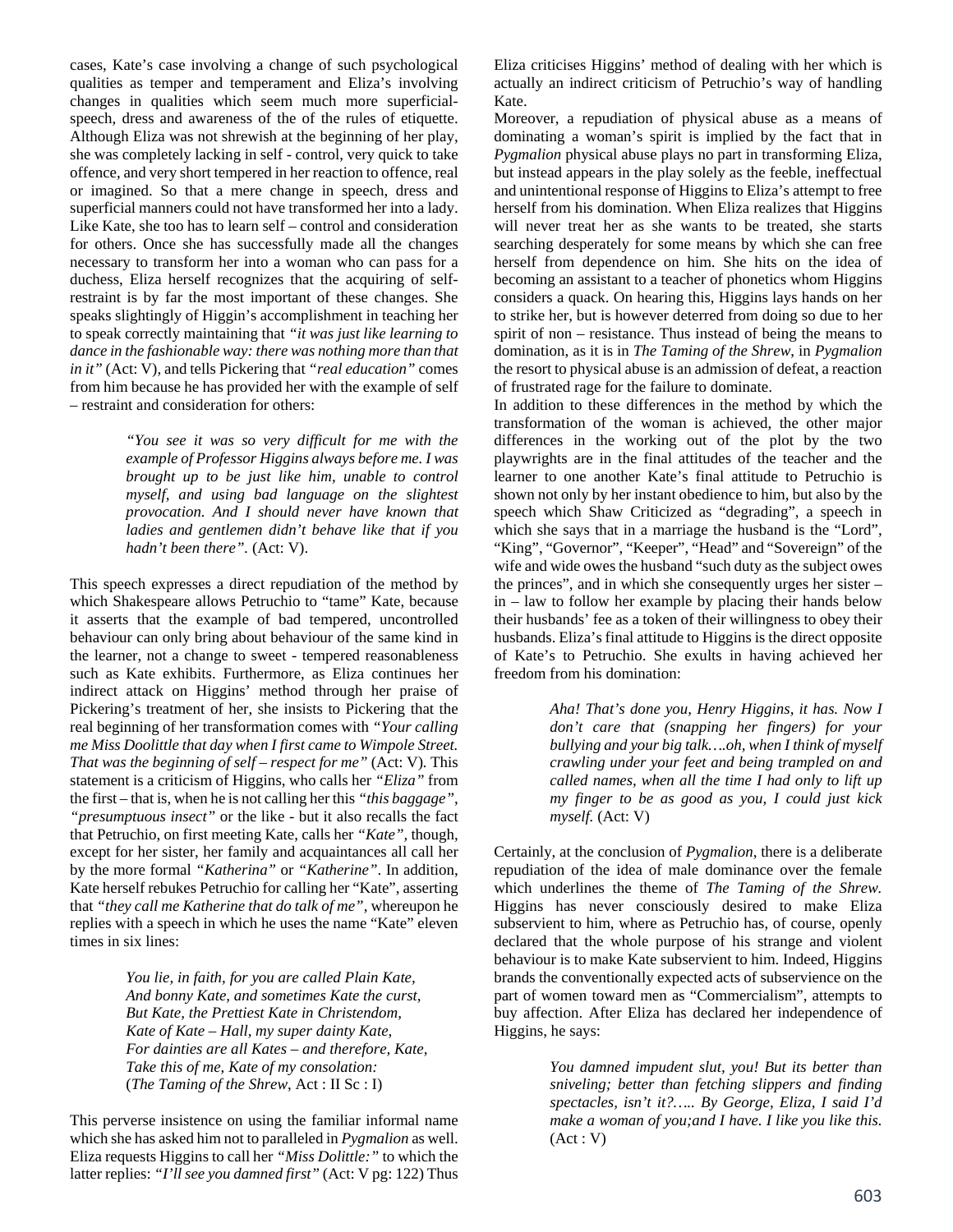At the conclusion of *Pygmalion,* both Eliza and Higgins reject the concept of male dominance over women, a concept which is not only supported but actually exalted by the conclusion of *The Taming of the Shrew*. In *The Taming of the Shrew* Shakespeare, was, of course, supporting the conventional morality of his own day, and in rejecting this concept in *Pygmalion* Shaw was rejecting the conventional morality, of his own day and substituting it by an original view of morality. Thus Shaw clearly used his play not only to repudiate the male chauvinism of his day and Shakespeare's and to support women's liberation, a cause for which he was an early pioneer, but also to voice a criticism which was fundamental to all Shaw's complaints about Shakespeare- that Shakespeare failed to create and espouse an original morality in opposition to the conventional morality of his time.

#### **Character Study of Eliza Doolittle**

Dramatically, *Pygmalion* repeats patterns and techniques that Shaw used consistently in his earlier plays. He delighted in irony, especially in denying audience expectations by inverting material. A *Pygmalion* who does not marry his creation is a rather mild departure from the expected, compared to may previous Shavian ironies, such as a hero who retreats, a minister who turns revolutionary, a world conqueror who abhors violence, a Don Juan who is pursued by a women, and a doctor who kills. Eliza also is typical of many of Shaw's female characters. By leaving Higgins, she joins a long line of Shavian women who reject marriage to likely candidates.

The most obvious mythic source is underlined by the title. Henry Higgin's re–creation of Eliza Doolittle parallels many details of the Greek myth in which an artist, Pygmalion, disenchanted with the women around him, sculpts a statue of his ideal woman. The artist falls in love with his own creation and prays to Aphrodite to give his ivory maiden life. When the lover's plea is answered, Pygmalion marries his creation. Along with the Greek myth, Shaw's *Pygmalion* also contains many elements of the Cinderella folk tale. Just as the poor and mistreated Cinderella becomes a princess through the intervention of her fairy god - mother, Shaw's flower girl is elevated briefly into the aristocracy and permanently into the middle class.

A critical difference between these stories and Shaw's play is that Eliza does not marry Henry Higgins at the end of the play, nor does she continue to live with him as the servant, secretary and protégée the roles Higgins wants her to play. In the last scene, Eliza announces that she wants more out of life than mere companionship. Higgins offers her, and she threatens to marry Freddy Hill. Remembering, at last subconsciously, that the Pygmalion myth and the Cinderella folk tale end in the marriage of the principal characters, audiences expect Shaw to end his play similarly. Despite the expectations of its audiences, Shaw's intention for the ending of *Pygmalion* is quite clear. Realistically, as Shaw explains in the epilogue, Eliza cannot marry Higgins. True, they are both very charming, very bright and very strong characters who engage our affection and administration; and the match making part in all of us wants to see these two likeable personalities joined in lasting connubial bliss. But common sense should tell us otherwise. Higgins, after all, is a confirmed bachelor who can love only one woman, his mother. He wants her independence and his work. A compromise between these strong characters is a unlikely as it is undesirable.

Shaw's story, simply stated, portrays an expert linguist who accepts a challenge to re–create a poor, uneducated young woman by teaching her how to speak properly. Linguistic knowledge and skills are the great weapons which Higgins used to defeat evil and improve society. When he first meets Eliza, he notes that her Kerbstone English will keep her in the gutter. She is in the clutches of the monster of poverty, which was to Shaw the greatest modern demon. Higgins cannot kill this monster, but he can use his power to free Eliza from its grip. Just as the classical hero received help from gods, friends and benevolent spirits, the Shavian hero receives necessary assistance from his mother and from Colonel Pickering. Higgins supplies the technical skill and the discipline, but his assistants give Eliza the necessary qualities of common sense and humanity.

The most satisfying mythic understanding at the ending of the play does not come from an examination of Higgins as hero of *Pygmalion* as romance. Although the play is the story of a modern hero with modern powers, it is likewise the story of a modern hero with modern powers, a story not only of liberation but also of transformation.

Eliza begins the play as a poor flower girl who is ignored by Freddy Hill and family and is easily intimated by Higgins. With much work and the help of Higgins and company she begins to change. Her success at the Embassy Ball marks one stage in her growth, but it is hardly the climax or the great victory that the film – makers would have us believe. It is after the ball that Eliza shows her new powers: She has charm enough to keep a man, who in Act I never noticed her, at a constant vigil near her doorstep, and she has money enough to secure a cab to drive about through out the night, an experience that is impossible for the flower girl. Most importantly, Eliza shows her new strength and independence when she walks out on Higgins, a decision that she confirms in the final scene. Here Eliza explains to Higgins that she does not want to live in his house and be treated as a maid or a personal secretary. She does not wanted to be treated as an equal, as *"one of the boys",* the way Higgins treats everyone he respects. She has no interest in the *"higher life".* Eliza does want *"a little kindness",* the simple love and affection that only Freddy Hill can supply. This revelation upsets Higgins, who tries to bully Eliza into submission. At this point, the real climax of the play, Eliza shows that she is no longer the flower girl who was tempted by chocolates or intimidated by threats. Announcing that she is as good as he is, that she has her own dreams and ideas, Eliza firmly establishes her independence. Higgins himself is forced to admit that she can make it without him that he will miss her. He is forced to admit that she is finally a total person – her transformation is complete. The core of the *Pygmalion* myth and the Cinderella folk tale is the transformation, not the marriage; while Shaw does not use his sources as a prescription of his plot, he does preserve the fundamental pattern common to both stories. In this sense, he does not invert myths so much as he reveals them.

The reappearance of Alfred Doolittle in the last act of *Pygmalion* further reinforces that marriage is not the main emphasis of the play, but transformation. The dustman too has been transformed with the help of Higgins. The poor worker with few obligations has become the middle – class between with many responsibilities. His impending marriage, unimportant in itself, is another indication of the drastic change in his life style. Doolittle, himself is basically the same characters: his change is largely economic. In contrast, Eliza's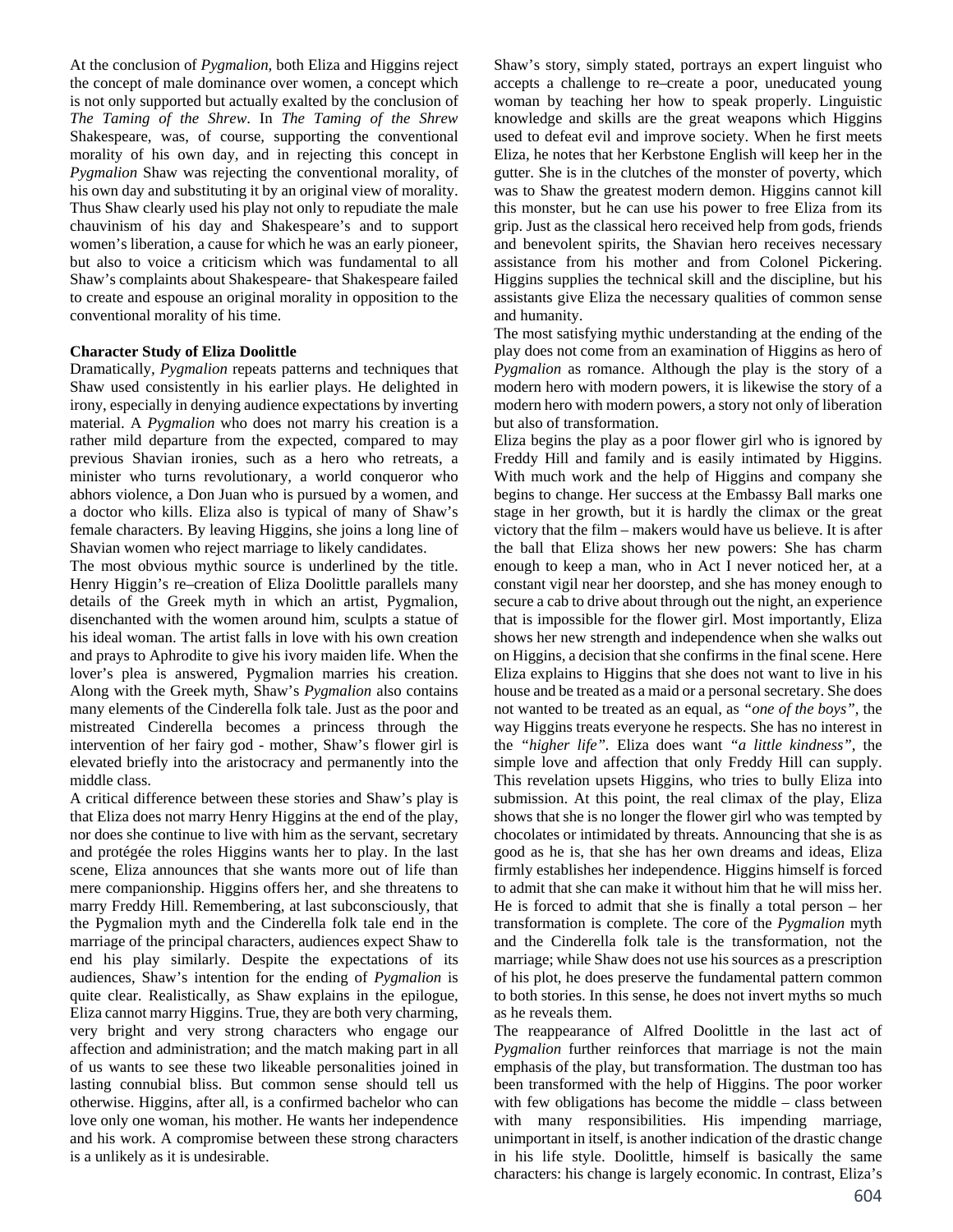change is largely spiritual: she is a new person inside out. Shaw thus gave the first part of the play to Higgins but reserved the last for Eliza. She was not the reward for the hero, but a women equal to the hero. The flower girl was changed into a strong and independent woman, and although we may respect and applaud Higgins' powers, in the end the triumph is Eliza's. Depicted as emerging from poor people in the slums, she is a representative of the New Woman in Shavian sense and joins the ranks of the other strong female characters such as Vivie Warren, Candida Morell, Ann Whitefield and Barbara Undershaft in standing up to Higgins and taking an active role in deciding her own destiny.

*Pygmalion* also serves another purpose- it preaches the importance of the education of women. It is no doubt the most out spoken of Shaw's plays as concerns women's right to have an education and to become independent human beings. A woman must have the right to choose her own career and should never be a mere appendage to a man; she must be treated as a person with a soul and not as a slave and slipper – fetcher, trod upon as dirt and abused in bad language by a man with an uncontrolled tempered. Eliza realizes that she must get some education, but what in reality were the chances of education for Eliza and for those like her? A poor girl in the slums did not get more than a minimum of the elementary education at the time when Shaw was writing the play. Through the Education Act of 1870, attendance at elementary school was made compulsory. Still there were many children who either did not go to or spent a very short time at school, because of the poverty of their families. There was a great difference between the standard of teaching and subjects taught at schools that poor children attended and those of primary and secondary schools attended by children of wealthy parents. This was roughly the situation for poor girls as it existed when Shaw wrote *Pygmalion.* For all its farcical entertainment, its didactic purpose is evident: *Pygmalion* provides the climax of Shaw's pleading in his plays for the education of women.

The interaction and conflicts of emotions is one of the most suitable subjects for drama. But Bernard Shaw is never at home in the region of affections and emotions and he relegates the discussion of this all important subject to a postscript. In the drama, the professor is shown only as a specialist in phonetics with an utter insensibility to all kinds of deep emotions. He declares that he does not like young women on the ground that they have an irresistible rival in his mother, but this idea has not been dramatized. Shaw has not shown how the specifically sexual impulses aroused by a girl like Eliza conflict with the noble idealism with which old Mrs. Higgins inspires her son. The stormy protest of Eliza against Higgins' callousness and the tempestuous search of the professor have, according to Shaw, no deep emotional background. They like each other, they looked after each other, they grew accustomed to each other, they are pleasant to each other, but they do not fall in love. There is no doubt that Eliza was deeply moved when she left the Professor's place and it is equally certain that Higgins was in a feverish excitement when he went out in search of her. Shaw here creates a situation charged with deep emotional possibilities, but as he has a distaste for emotions, he stops to remind us that it is only a desire for a little kindness or a little fun that is at the root of the whole affair. The explanation however is totally inadequate. A dispassionate study of the drama suggest that she chooses Freddy Hill only because she cannot get Henry Higgins. Indeed, she begins talking about Freddy only after the estrangement from Professor Higgins is

complete. When Eliza finds that a little kindness is not enough to make life worth living, she leaves the Professor for the *'weak and poor'* Freddy Hill. Old Mrs. Higgins who knows mush about women, says that it would have been all right, if he (Professor Higgins) had thanked her, petted her, and told her how splendid she had been. However, Eliza's emotions are mush deeper than a mere desire for a little petting, and when she tells Higgins that she would not marry him even if he had asked her, as she is not a coquette; neither does she announce a well considered decision. It is only when the Professor has made the insulting proposal that she should marry Colonel Pickering that she looks fiercely round at him and says, *"I would not marry you if you asked me; and you are nearer my age than what he is"* (Act: V)*.* This decision is a part of her rebellion against the tutelage of a professor who has looked upon her only as his "master piece".

At the outset Eliza has neither a 'flower girl style' nor a 'cockney style'. Infact she has no style at all. She merely makes vernacular noises to indicate her wants and fears. Through Higgins she acquires a style too bloodless and too correct. Yet her will and spirit enhance her, override her unnatural perfection of manner. Interestingly enough, what Eliza's self – determining will seeks, is not in the service of the Life Force but is just a flower shop. Shaw never suggests that the shop is only a steeping – stone to a husband. The tests she undergoes are means to a bourgeois not a creative evolutionary end, and a husband is more or less an after thought. In standing up to Higgins and in winning the support of his mother she asserts that she has ends of her own for which Higgins' ends are only means. But Eliza's self definition as lady in flower shop is common place and what makes her appealing is her resolve to define herself at all in such circumstances. Shaw implies that the important thing is to get people to treat you as you wish to be treated and this Eliza achieves.

Eliza is Shaw's own dream, not, of course, of a girl he wished to obtain, but of the relation between the individual personality and society as a whole. Shaw's dream concerned the superficiality of social distinctions and conventional honours. He saw advancement in society as mainly a matter of luck, knavery, posturing, relentless propagations of one's ownself and, often enough, acquired some variety of elegance. The last is Eliza's chief or only method. More appropriately we ought to bear in mind that the exquisite shape of Galatea emerged from a shapeless chunk of ivory. Thus the development of Eliza rests upon Shaw's assumption that craft or technique is almost all the battle. Eliza marries Freddy Hill on the convincing grounds that Higgins is not *'biologically attractive to a degree that overwhelms all her other instincts'* (Sequel)*.* She marries the weak and pursuable Freddy, for life with Higgins would be a weary struggle.

The comic and optimistic machinery of *Pygmalion* revolves around the assumption that the whole personality may be assimilated to manners (as represented through Eliza). And that was very nearly Shaw's own solemn belief. Shaw was exceptionally aware of many of the problems a real young women of Eliza's class would face and what sort of person she would be before an actual teacher began his work. Shaw's Eliza is a filthy smelling creature who has slept in the same set of underclothes for long enough. Her *'Lisson Grove accent'* is nearly impenetrable and her one room is a slum. She is illegitimate and her father tries to sell her at the slightest opportunity. It is characteristic of her to jump to the conclusion in Act I, that Higgins is a police spy and that he throws money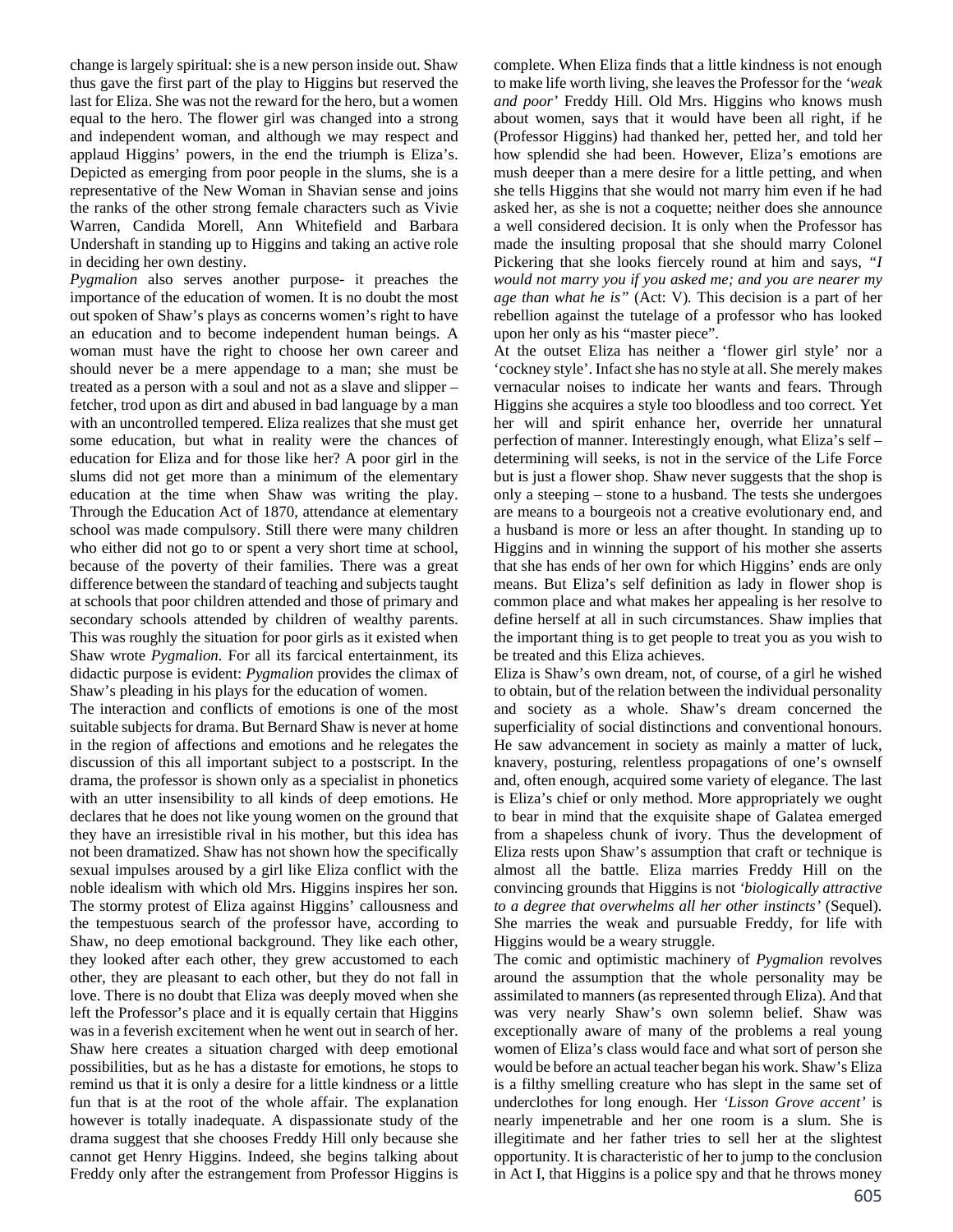at her because he is drunk. She is distrustful, untrustworthy and generally low in character as in social station. If anything, Eliza is a rather prudish girl. The type of women who rose in English society at the turn of the century, did so just not by additional means like Eliza's, but by other amoral:

> *……She has a hat with three ostrich feathers, orange, sky – blue and red. She has a nearly clean apron and the shoddy coat has been tidied a little.* (Act : II).

She is not an actress, a scholar, a fortune hunter or at this early stage, a business woman. She achieves her ends exclusively by learning pronunciation, grammar, etiquette and by *dressing – up*. The process is a matter of changing or acquiring manners, and that indeed was Shaw's whole point.

The Shavian woman is a paradox by herself. If she is to fulfill her primary duty, according to the life force theory, she has to pursuer man and has to depend on him at last for serological reasons, whereas Shaw would very much prefer woman to be independent of man socially and economically. Whereas Shavian women like Vivie Warren, Eliza Doolittle and Joan are independent, women like Blanche, Raina, Gloria and Ann Whitefield are pursuing women fulfilling the dictates of the Life Force. As an artist, Shaw has created both types of women as individuals, making use of his acute observation and fertile imagination. Though Eliza Doolittle is depicted by Shaw as an independent woman, she is not educated like Vivie Warren. The resemblance in social background for both the girls, however, is striking. Neither Vivie nor her mother knows who Vivie's father is, while Eliza's parents were never married. While Vivie is discussed as an institution child, Eliza has to be discussed as an orphan, since her drunken father deserts her. While Vivie feels that she and her mother belong to two different worlds, Eliza and Alfred Doolittle move into two different worlds, during the course of the play.

Eliza Doolittle, being a typical example of Shavian "independent woman" thrives and improves herself against odds. The flower girl meets Higgins with the intention of learning pronunciation so that she might start a flower shop. She being an intelligent girl, picks up not only pronunciation but also manners and a refined world. Shaw effectively brings out the contrast between the two positions of Eliza through stage directions and her style of language:

> *THE FLOWER GIRL (picking up her scattered flowers and replacing them in the basket): Theres menners f yer! Te – oo banches o voylets into the mad……* (Act: I)

While the style of speech reveals Eliza's social position of a flower girl, the stage direction reveals her poverty.

While Eliza is thankful to Higgins for having taught her phonetics, she is all gratitude for Pickering for having always treated her like a lady. She has by now acquired a fine sensibility and a sense of independence. She tells Pickering how she feels after his transformation; in a refined style which itself is a change:

> *……the difference between a lady and a flower girl is not how she behaves, but how she's treated. I shall always be a flower girl to Professor Higgins, because he always treats me as a flower girl and always will;*

*but I know I can be a lady to you, because you always treat me as a lady, and always will.* (Act : V)

Humiliated by line lack of appreciation on the part of Higgins, after having been presented as a lady, Eliza declares that she can do without him. Her education is complete and she has acquired intellectual independence which is symbolically marked by her hurling slippers at Higgins. As the play progresses, we can see gradual growth of Eliza's character and personality. In the first act we see the results of her poverty – her coat is shoddy, her shoes worn out, and her filthy hat may never have been cleaned at all. Her no' of dressing up for a special occasion, we see in the costume description for Act II consists of wearing cheap, gaudy accessories and cleaning up only somewhat:

> *……She has a hat with three ostrich feathers, orange, sky – blue and red. She has a nearly clean apron and the shoddy coat has been tidied a little.* (Act : II)

During the play, however, she learns not only directions but dress and deportment, and her later cleanliness is all the more striking because of the early dirtiness. It is crucial that Eliza has acquired a sense of independence at the end of the play, for her transformation is now complete. She has now a mind of her own and can take decision independently.

Sonja Lorichs, in her work *The Unwomanly Woman in Bernard Shaw* fairly sums up Eliza's character: *"In Eliza, Shaw created a modern, energetic and enterprising woman, intelligent and receptive, eager to learn and be educated for a career of her own. She intends not to be a man, but his companion and loving wife…. Thus she becomes one of Shaw's most successful stage characters, combining some of the best qualities of an Unwomanly Woman with a Womanly Woman's emotional temperament and sensibility".* 

Though its background is phonetics, the main theme of *Pygmalion* is human relations; in particular, love, as all about a philosopher- scientist who creates an image that falls in love with him, and what to him is a scientific experiment later turns out to be an exercise in the natural affection of the human heart. The play is meant to speak for itself; and not without significance that Shaw wrote one of his shortest prefaces to it; but he also wrote a fairly long epilogue containing a sequel, as though the play were incomplete. Its plot is simplicity itself, but its theme is the creative element and the bones of the plot are well clothed and moved by intelligence personified chiefly through Professor Higgins and Eliz Doolittle. Shaw's *Pygmalion* does indeed create (or recreate) a women. But the essential sign of her coming to life is that she is no longer a doll like projection of her creator's will. Indeed, in the middle of the play Eliza is presented as somewhat a docile person. Her movement upwards in the social scale has involved not an increase but a diminution of freedom. In that respect her career is like that of Doolittle, whose social ascent leads to unwelcome imprisonment:

> *"who asked him to make a gentleman of me? I was happy, I was free",* he complains. (Act: V)

In Eliza's case is not so much the imprisonment of class, but imprisonment by her 'creation' from which she needs to escape. Her words closely echo Doolittle's: